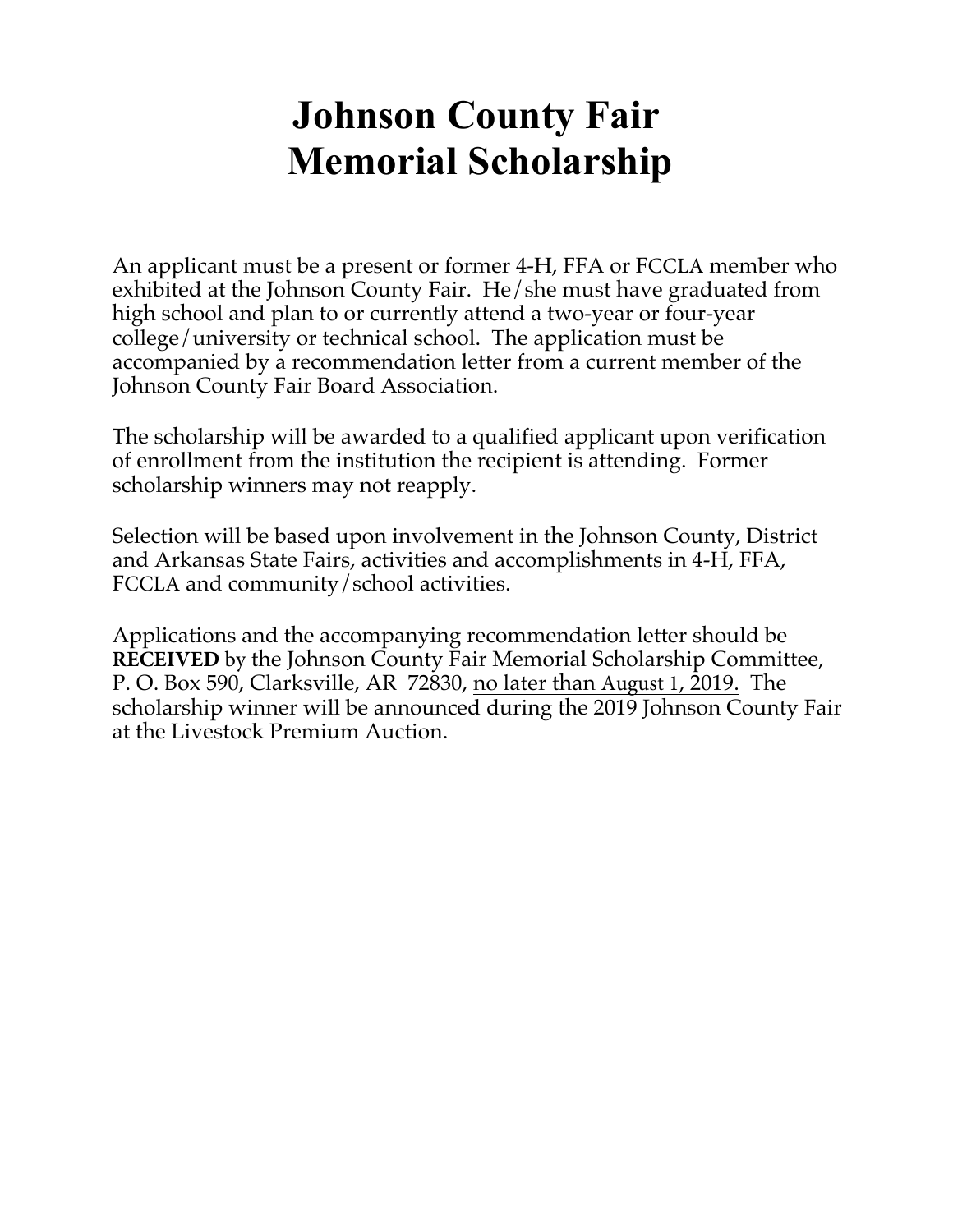## **Johnson County Fair Memorial Scholarship Application**

| <b>Name</b>        |                                                                                                                       |                        | Age $\qquad \qquad \qquad$           |
|--------------------|-----------------------------------------------------------------------------------------------------------------------|------------------------|--------------------------------------|
| <b>Address</b>     |                                                                                                                       |                        |                                      |
| City               | <u> 1980 - Johann Barn, mars ann an t-Amhainn an t-Amhainn an t-Amhainn an t-Amhainn an t-Amhainn an t-Amhainn an</u> | , AR                   |                                      |
| <b>High School</b> |                                                                                                                       |                        |                                      |
|                    | College/University/Technical School attending or planning to attend:                                                  |                        |                                      |
|                    | (If additional space is needed, staple pages to this form)                                                            |                        |                                      |
|                    | Years of Participation in Johnson County, District and Arkansas State Fairs before                                    |                        |                                      |
| 08/01/2019:        |                                                                                                                       | <b>County District</b> | <b>State</b>                         |
|                    | Classes Entered/Exhibited Level of Participation and Years before 08/01/2019:                                         |                        |                                      |
|                    |                                                                                                                       |                        |                                      |
|                    |                                                                                                                       |                        |                                      |
|                    |                                                                                                                       |                        |                                      |
|                    |                                                                                                                       |                        |                                      |
|                    |                                                                                                                       |                        |                                      |
|                    | Other Activities at Johnson County, District and Arkansas State Fairs before 08/01/2019:                              |                        |                                      |
|                    |                                                                                                                       |                        |                                      |
|                    |                                                                                                                       |                        | District __________ State___ Yr ____ |
|                    |                                                                                                                       |                        | District __________ State___ Yr ____ |
|                    |                                                                                                                       |                        | District State Yr                    |